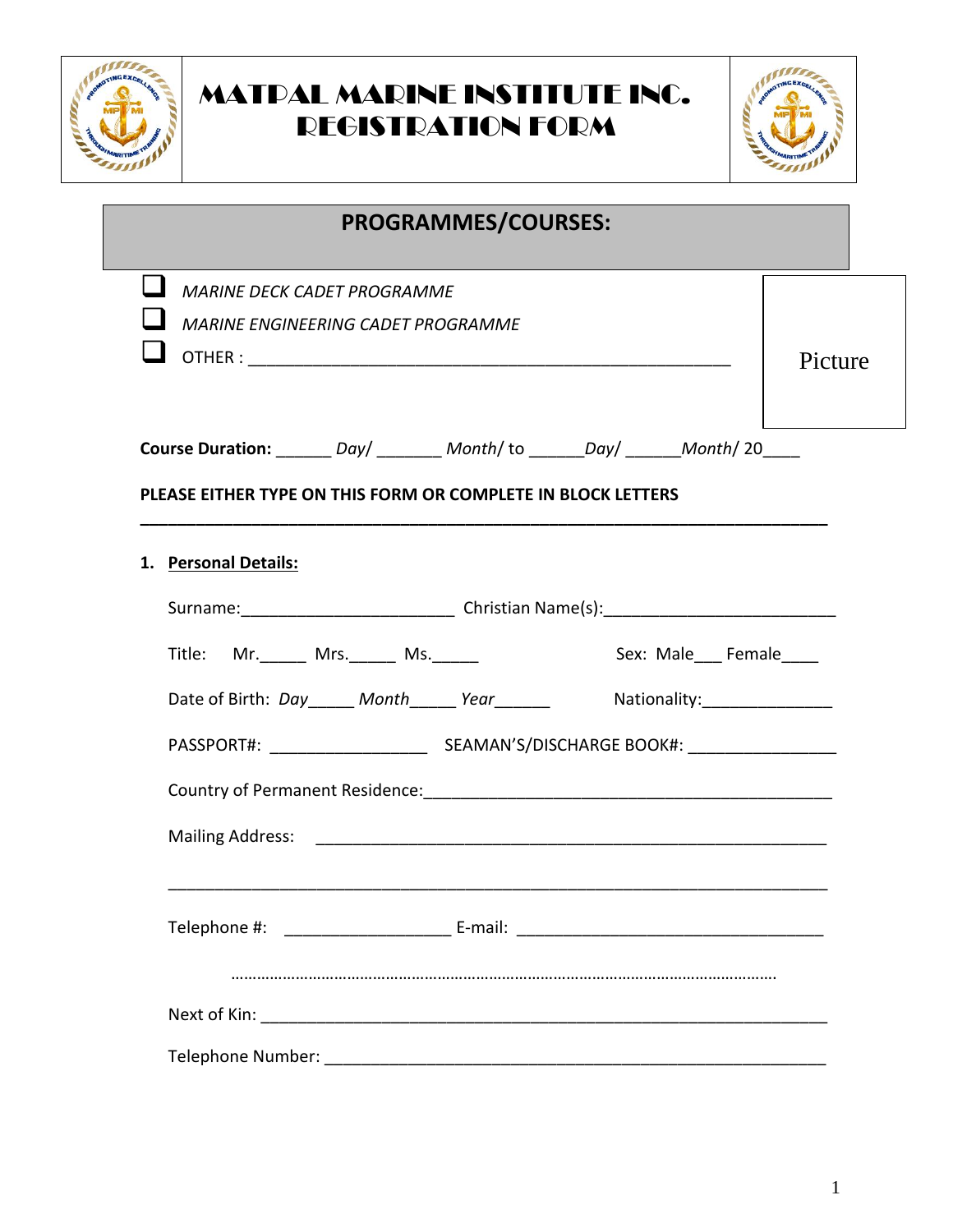



#### **Employment Details:**

| 2. Relevant Education.       |  |
|------------------------------|--|
|                              |  |
|                              |  |
|                              |  |
|                              |  |
|                              |  |
|                              |  |
| 3. Arrangements for payment: |  |

#### 4. Declaration:

I declare that the information on this application is correct and complete. I acknowledge the right of this Institution right to **cancel** this application if the information contained in it has been misrepresented.

| Applicant's signature: | Date: |
|------------------------|-------|
|------------------------|-------|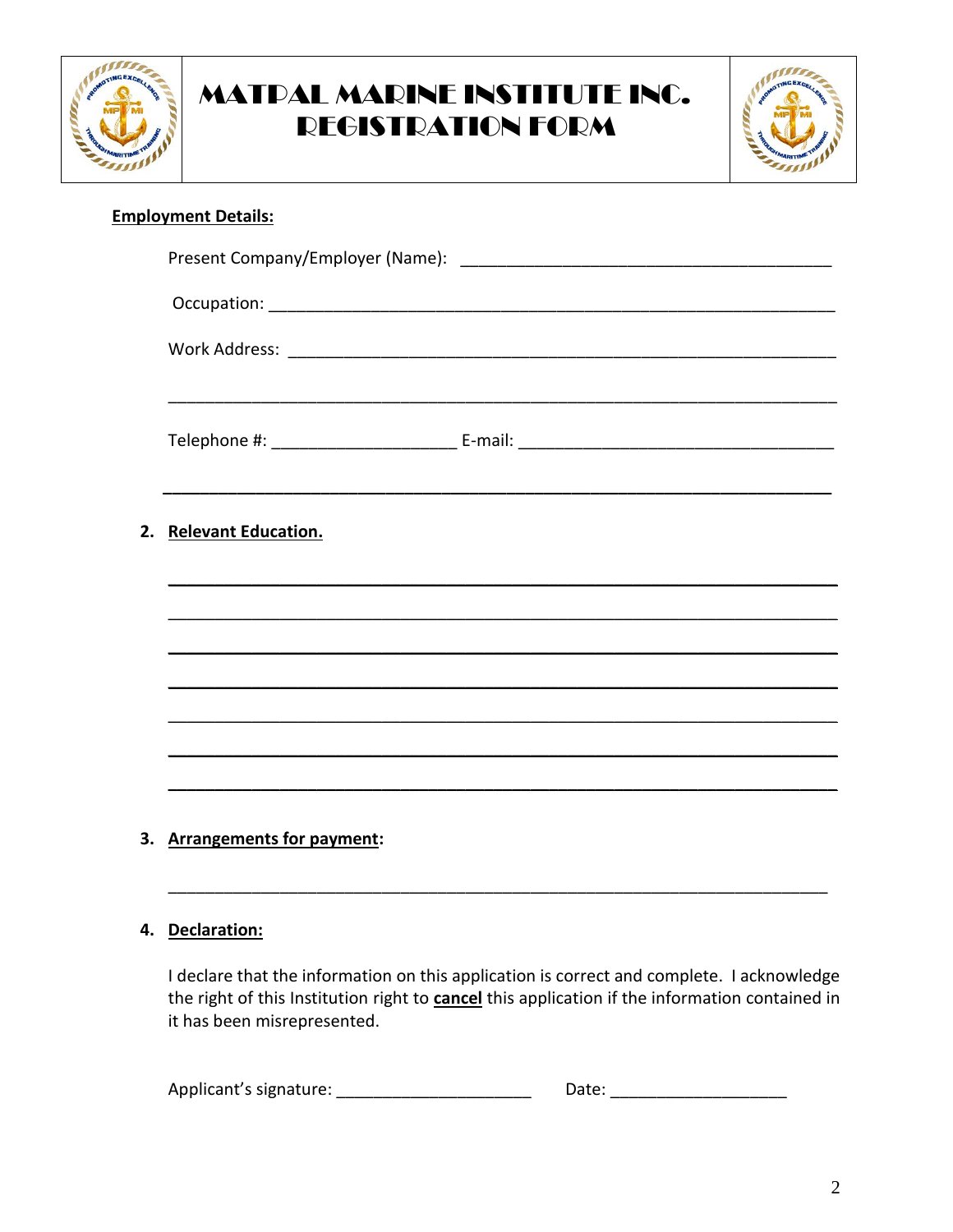



#### **MEDICAL DECLARATION**

ATTENTION IS DRAWN TO THE FACT THAT PARTS OF THESE COURSES ARE OF A PHYSICAL NATURE.

IT IS THE RESPONSIBILITY OF THE INDIVIDUAL MAKING A BOOKING TO ENSURE THAT HE/SHE IS ABLE TO COMPLETE THE COURSE WITHOUT ANY ADVERSE EFFECTS TO HIS/HER HEALTH.

IT IS RECOMMENDED THAT ALL PARTICIPANTS ATTENDING THIS TRAINING SHOULD BE IN POSSESSION OF A CURRENT RELEVANT MEDICAL CERTIFICATE.

SHOULD, HOWEVER, ANY PARTICIPANT HAVE A MEDICAL HISTORY INVOLVING RESPIRATORY DEFECTS SUCH AS ASTHMA OR BRONCHIAL DISORDERS, HEART DISEASE OR HAVE HAD A RECENT SURGICAL OPERATION OR CURRENTLY SUFFERING FROM PHYSICAL IMPEDIMENTS, PSYCHIATRIC DISORDERS OR EPILEPSY, THEN SUCH MATTERS SHOULD BE DISCLOSED TO THE ADMINISTRATORS OF THIS TRAINING INSTITUTION.

IF YOU SHOULD HAVE ANY PROBLEMS COMPLETING THIS SECTION OF THE MEDICAL DECLARATION QUESTIONNAIRE, WE SUGGEST YOU CONSULT YOUR OWN DOCTOR.

………………………………………………………………………………………………….

#### **MEDICAL QUESTIONNAIRE**

(To be completed by all Participants)

FULL NAME: \_\_\_\_\_\_\_\_\_\_\_\_\_\_\_\_\_\_\_\_\_\_\_\_\_\_\_\_\_\_\_\_\_\_\_\_\_\_\_\_\_\_\_\_\_\_\_\_\_\_\_\_\_\_\_\_\_\_\_\_\_\_\_\_

DATE OF BIRTH:  $\blacksquare$ 

#### **Please check Yes or No to the following:**

|                                                                             | Yes | N٥ |  |
|-----------------------------------------------------------------------------|-----|----|--|
| Are you in possession of a current Medical Certificate?                     |     |    |  |
| Do you have a disability that MatPal Marine Institute should be aware of?   |     |    |  |
| Are you suffering from any of the following?                                |     |    |  |
| 1. Shortness of breath, chest complaints, eg. Bronchitis or asthma          |     |    |  |
| 2. Previous heart complaints/surgery, Angina                                |     |    |  |
| 3. Convulsions (Fits), Dizziness, Fainting                                  |     |    |  |
| 4. Any problem with mobility                                                |     |    |  |
| Any significant disease, infection, eg. Diabetes, Ear Infection, etc.<br>5. |     |    |  |
| 6. Are you taking any medication, pills, injections which may affect your   |     |    |  |
| participation in classes, practicals                                        |     |    |  |
| 7. Do you feel unwell at the moment                                         |     |    |  |

**I do declare that to the best of my knowledge, the answers to the above questions are honest and correct.**

**Signature:\_\_\_\_\_\_\_\_\_\_\_\_\_\_\_\_\_\_\_\_\_\_\_\_\_\_\_\_\_\_\_\_\_\_\_\_\_\_\_ Date:\_\_\_\_\_\_\_\_\_\_\_\_\_\_\_\_\_\_\_\_**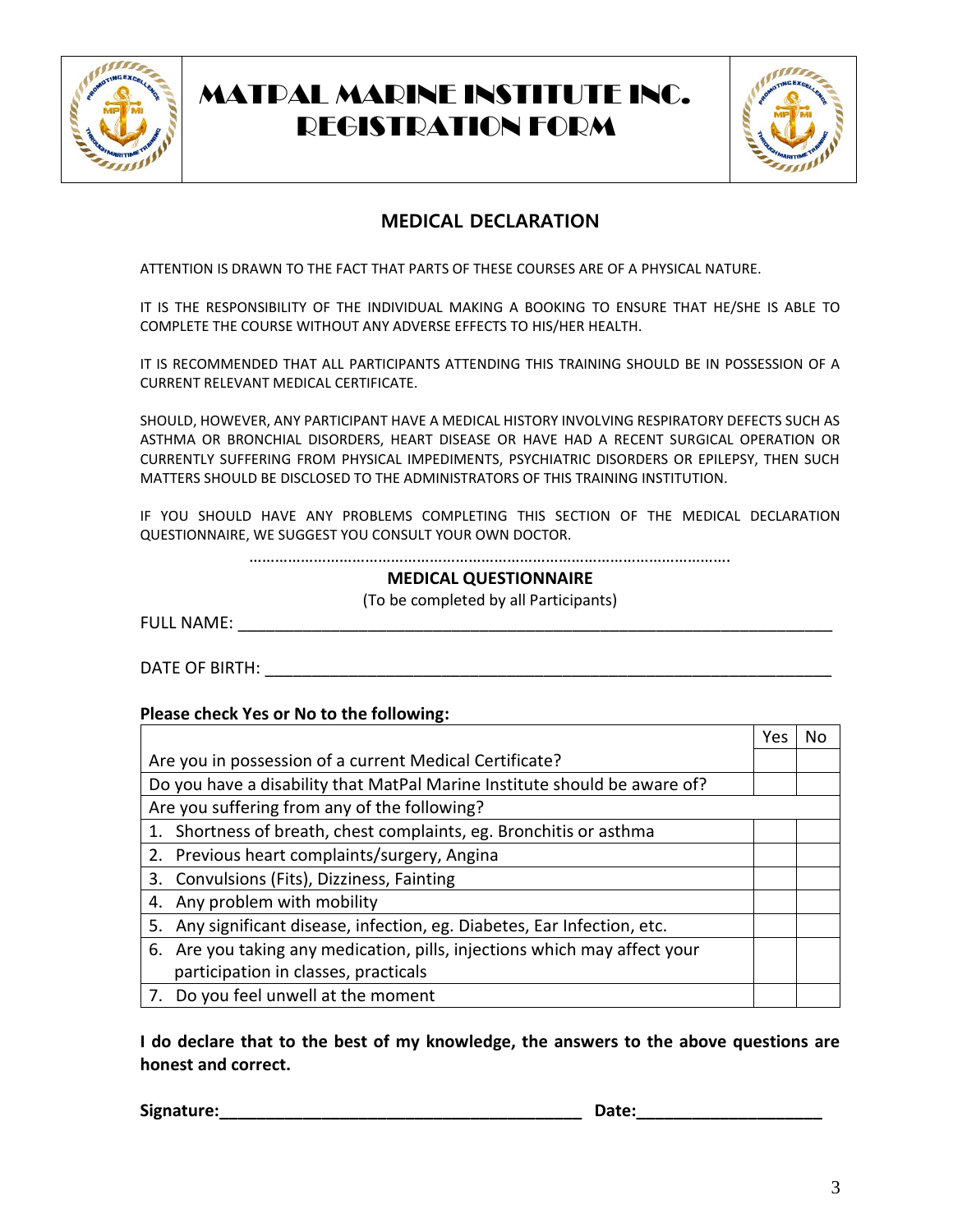



### **AMERICAN CARIBBEAN MARITIME FOUNDATION (ACMF) SCHOLARSHIP AND GRANT APPLICATION**

## **Scholarship**

ACMF scholarships are offered to students who have been accepted by MATPAL and have strong academic performance along with demonstrated leadership, service, and community involvement.

- ( ) I wish to apply for an ACMF Scholarship.
- ( ) I have been accepted by MATPAL
- ( )I am awaiting a decision from Matpal.

## **Fern Khan Grant**

The ACMF Fern Khan Grant is open to returning MATPAL students who are in good academic standing with compelling financial need.

( ) I wish to apply for a Fern Khan Grant. I am currently enrolled at MATPAL and am passing my courses.

A completed MATPAL Application and this form **must** be sent to MATPAL **and** to the ACMF at [executivedirector@acmfdn.org.](mailto:executivedirector@acmfdn.org)

## **Please briefly explain how you pay for your schooling**:

How do you currently pay your tuition (list scholarships, support from family, etc.)\_\_\_\_\_\_\_\_\_\_\_\_\_\_\_\_\_\_\_\_\_\_\_\_\_\_\_\_\_\_\_\_\_\_\_\_\_\_\_\_\_\_\_\_\_\_\_\_\_\_\_\_\_\_\_\_\_\_\_\_\_\_\_\_\_\_\_\_\_\_\_

\_\_\_\_\_\_\_\_\_\_\_\_\_\_\_\_\_\_\_\_\_\_\_\_\_\_\_\_\_\_\_\_\_\_\_\_\_\_\_\_\_\_\_\_\_\_\_\_\_\_\_\_\_\_\_\_\_\_\_\_\_\_\_\_\_\_\_\_\_\_\_\_\_\_\_\_

\_\_\_\_\_\_\_\_\_\_\_\_\_\_\_\_\_\_\_\_\_\_\_\_\_\_\_\_\_\_\_\_\_\_\_\_\_\_\_\_\_\_\_\_\_\_\_\_\_\_\_\_\_\_\_\_\_\_\_\_\_\_\_\_\_\_\_\_\_\_\_\_\_\_\_\_

Note: Both the MATPAL application and this form must be submitted at the same time. Separate submissions will not be considered.